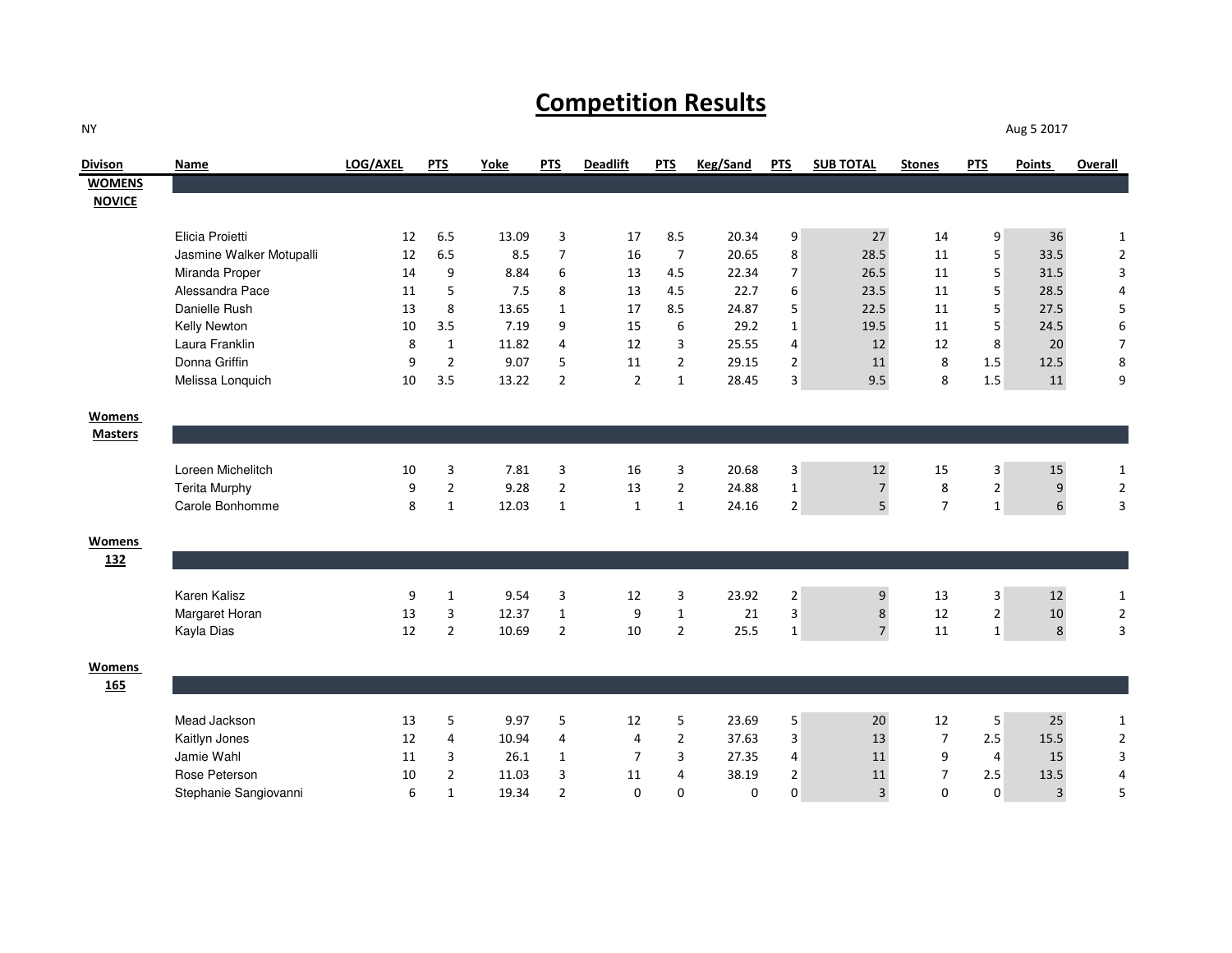| <b>Divison</b> | Name                  | LOG/AXEL           | <b>PTS</b>     | Yoke    | <b>PTS</b>     | <b>Deadlift</b> | <b>PTS</b>     | <b>Keg/Sand</b> | <b>PTS</b>     | <b>SUB TOTAL</b> | <b>Stones</b>  | <b>PTS</b>     | <b>Points</b>  | Overall        |
|----------------|-----------------------|--------------------|----------------|---------|----------------|-----------------|----------------|-----------------|----------------|------------------|----------------|----------------|----------------|----------------|
| <b>WOMENS</b>  |                       |                    |                |         |                |                 |                |                 |                |                  |                |                |                |                |
| HW             |                       |                    |                |         |                |                 |                |                 |                |                  |                |                |                |                |
|                | Jen Shimsky           | 11                 | 3              | 12.75   | $\overline{2}$ | 4               | $\overline{2}$ | 22.81           | 3              | 10               | 10             | 3              | 13             | $\mathbf{1}$   |
|                | <b>Billie Burcume</b> | 8                  | $\overline{2}$ | 8.81    | 3              | 8               | 3              | 40.34           | $\overline{2}$ | 10               | 8              | $\overline{2}$ | 12             | $\overline{2}$ |
|                | Katie Hall            | $\overline{7}$     | $\mathbf{1}$   | 15.22   | $\mathbf{1}$   | 3               | $\mathbf{1}$   | 0               | $\Omega$       | $\overline{3}$   | $\overline{2}$ | $\mathbf{1}$   | $\overline{4}$ | 3              |
| <b>Divison</b> | Name                  | <b>LOG AXEL DB</b> | <b>PTS</b>     | YOKE/SB | <b>PTS</b>     | <b>PUZZLE</b>   | <b>PTS</b>     | 18"             | <b>PTS</b>     | <b>SUB TOTAL</b> | KEG            | <b>PTS</b>     | <b>Points</b>  | <b>Overall</b> |
| <b>NOVICE</b>  |                       |                    |                |         |                |                 |                |                 |                |                  |                |                |                |                |
|                | <b>Adrian Reece</b>   | 11                 | 14             | 7.12    | 14             | 19              | 14             | 15.96           | 13             | 55               | 12             | 9.5            | 64.5           | $\mathbf{1}$   |
|                | Shane Bower           | 9                  | 12             | 7.82    | 12             | 11              | 11             | 18.85           | 12             | 47               | 14             | 12.5           | 59.5           | $\overline{2}$ |
|                | Keith Van Wickler     | 9                  | 12             | 8.22    | 11             | 15              | 13             | 19.22           | 11             | 47               | 12             | 9.5            | 56.5           | 3              |
|                | Joseph Cooney         | $\overline{7}$     | 9.5            | 7.13    | 13             | 4               | 5              | 15.66           | 14             | 41.5             | 14             | 12.5           | 54             | 4              |
|                | <b>Greg Ellinas</b>   | 5                  | 6.5            | 8.37    | 10             | 10              | 9              | 23.78           | 8              | 33.5             | 15             | 14             | 47.5           | 5              |
|                | Dominico DiPaula      | 6                  | 8              | 12.97   | 6              | 14              | 12             | 26.34           | 5              | 31               | 12             | 9.5            | 40.5           | 6              |
|                | Joseph Spencer        | $\overline{7}$     | 9.5            | 11.2    | $\overline{7}$ | 11              | 10             | 31.5            | $\overline{2}$ | 28.5             | 12             | 9.5            | 38             | $\overline{7}$ |
|                | Dylan Green           | 5                  | 6.5            | 10.31   | 9              | 4               | $\overline{4}$ | 19.43           | 10             | 29.5             | 11             | 6.5            | 36             | 8              |
|                | Venkat Motupalli      | 9                  | 12             | 14.88   | 5              | 3               | 3              | 19.5            | 9              | 29               | 11             | 6.5            | 35.5           | 9              |
|                | Thomas DiGennaro      | 4                  | 4.5            | 11.05   | 8              | 8               | $\overline{7}$ | 24.31           | 6              | 25.5             | 10             | 5              | 30.5           | $10\,$         |
|                | Mina Ibrahim          | $\overline{4}$     | 4.5            | 37.75   | $\mathbf{1}$   | 10              | 8              | 28.72           | $\overline{4}$ | 17.5             | 8              | 3              | 20.5           | 11             |
|                | <b>Michael Smith</b>  | $\overline{2}$     | 2.5            | 20.28   | 3              | 5               | 6              | 24.25           | $\overline{7}$ | 18.5             | $\overline{7}$ | $\overline{2}$ | 20.5           | 12             |
|                | Paul Borello          | $\overline{2}$     | 2.5            | 18.6    | $\overline{4}$ | $\mathbf{1}$    | $\mathbf{1}$   | 30.03           | 3              | 10.5             | 4              | $\mathbf{1}$   | 11.5           | 13             |
|                | Zach Michelitch       | $\Omega$           | $\Omega$       | 20.66   | $\overline{2}$ | $\overline{2}$  | $\overline{2}$ | 33.75           | $\mathbf{1}$   | 5                | 9              | 4              | 9              | 14             |
| <b>MASTERS</b> |                       |                    |                |         |                |                 |                |                 |                |                  |                |                |                |                |
|                | <b>Tony Kalisz</b>    | 10                 | 6              | 6.72    | 6              | 19              | 5              | 20.03           | 6              | 23               | 12             | 6              | 29             | $\mathbf{1}$   |
|                | Chad Mitchelitch      | $\overline{7}$     | $\overline{4}$ | 7.34    | 5              | 21              | 6              | 25.56           | 5              | 20               | 8              | 4.5            | 24.5           | $\overline{2}$ |
|                | <b>Todd Huestis</b>   | 8                  | 5              | 9.87    | $\overline{4}$ | 18              | 4              | 50.78           | $\mathbf{1}$   | 14               | 8              | 4.5            | 18.5           | 3              |
|                | Erik Jensen           | 6                  | 3              | 10.09   | 3              | 15              | 3              | 25.71           | $\overline{4}$ | 13               | 5              | $\overline{2}$ | 15             | $\overline{4}$ |
|                | <b>Phil Brown</b>     | $\overline{2}$     | 1.5            | 11.6    | $\overline{2}$ | 5               | $\mathbf{1}$   | 34.96           | 3              | 7.5              | 5              | $\overline{2}$ | 9.5            | 5              |
|                | Jon Vantassel         | $\overline{2}$     | 1.5            | 12.88   | $\mathbf{1}$   | $\overline{7}$  | $\overline{2}$ | 36.72           | $\overline{2}$ | $6.5\,$          | 5              | $\overline{2}$ | 8.5            | 6              |
| 165            |                       |                    |                |         |                |                 |                |                 |                |                  |                |                |                |                |
|                | PK Thorstenn          | 7                  | $\overline{2}$ | 9.57    | $\mathbf{1}$   | 18              | $\overline{2}$ | 20.06           | $\overline{2}$ | $\overline{7}$   | 12             | 2              | 9              | $\mathbf{1}$   |
|                | Anthony Rupolo        | $\overline{a}$     | $\mathbf{1}$   | 8.9     | $\overline{2}$ | 11              | $\mathbf{1}$   | 22.18           | $\mathbf{1}$   | 5 <sup>1</sup>   | 8              | $\mathbf{1}$   | 6              | $\overline{2}$ |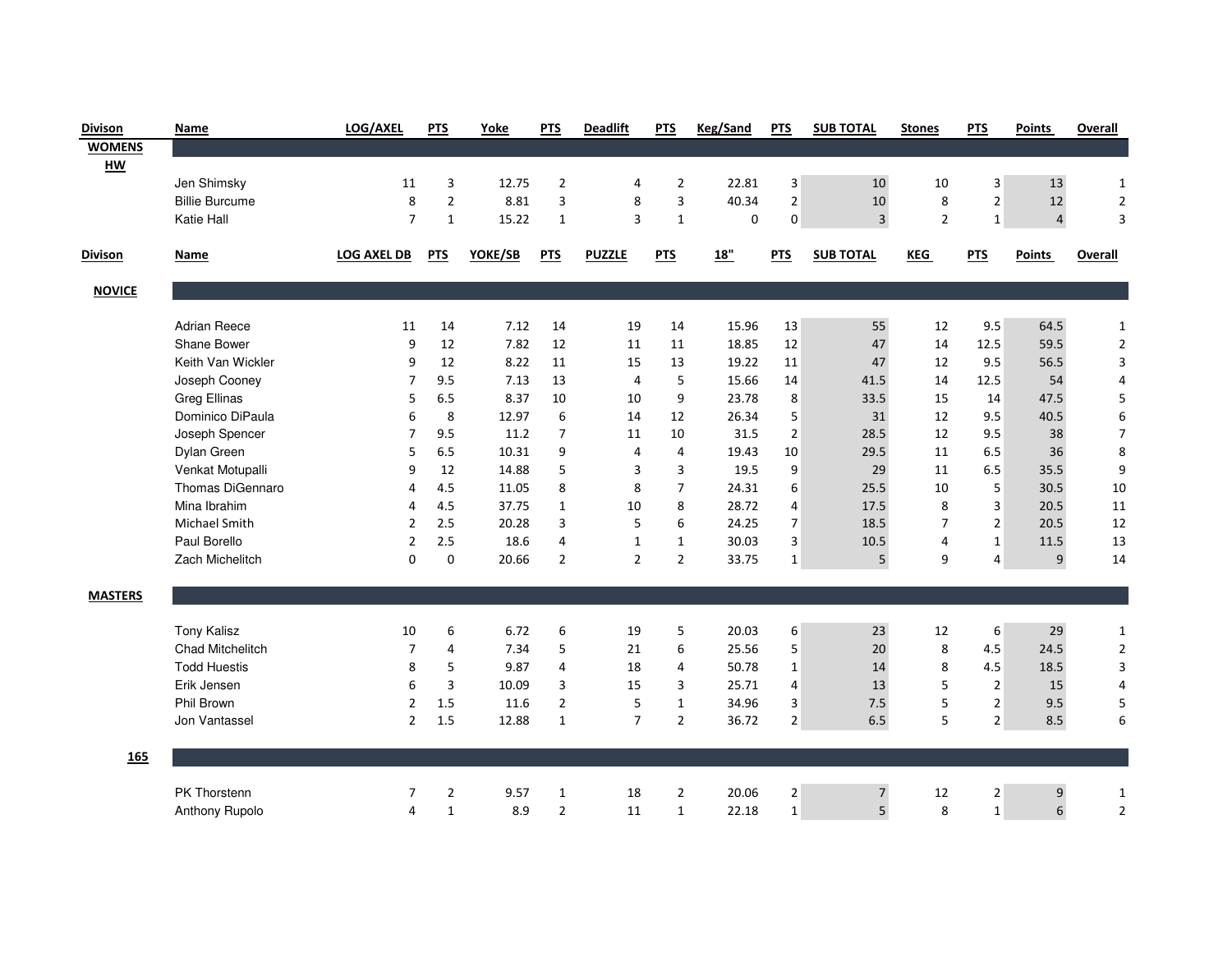| <b>Divison</b> | Name                    | LOG/AXEL       | <b>PTS</b>     | Yoke     | <b>PTS</b>     | <b>Deadlift</b> | <b>PTS</b>     | <b>Keg/Sand</b> | <b>PTS</b>     | <b>SUB TOTAL</b> | <b>Stones</b>  | <b>PTS</b>     | <b>Points</b> | Overall        |
|----------------|-------------------------|----------------|----------------|----------|----------------|-----------------|----------------|-----------------|----------------|------------------|----------------|----------------|---------------|----------------|
| <u>181</u>     |                         |                |                |          |                |                 |                |                 |                |                  |                |                |               |                |
|                |                         |                |                |          |                |                 |                |                 |                |                  |                |                |               |                |
|                | Zach Kellogg            | 8              | 6.5            | 7.72     | $\overline{7}$ | 15              | 5              | 19.97           | 4              | 22.5             | 9              | 6.5            | 29            | $\mathbf{1}$   |
|                | <b>Raymond Phillips</b> | 8              | 6.5            | 11.5     | 4              | 20              | $\overline{7}$ | 17.82           | 6              | 23.5             | $\overline{7}$ | 5              | 28.5          | $\overline{2}$ |
|                | Daniel Patrisso         | $\overline{7}$ | 5              | 8.22     | 6              | 18              | 6              | 20.2            | 3              | 20               | 9              | 6.5            | 26.5          | 3              |
|                | Robert Sheldon          | 4              | 4              | 11.85    | 3              | 11              | 4              | 19.9            | 5              | 16               | $\overline{4}$ | $\overline{2}$ | 18            | $\overline{4}$ |
|                | Peter Cecora            | 3              | 3              | 14.88    | $\overline{2}$ | 6               | 3              | 23.5            | $\mathbf{1}$   | 9                | 6              | 4              | 13            | 5              |
|                | Jared Carson            | $\mathbf 0$    | $\mathbf 0$    | 8.75     | 5              | 0               | 0              | 21.41           | $\overline{2}$ | $\overline{7}$   | 5              | 3              | 10            | 6              |
|                | Adam Chandonnet         | $\Omega$       | $\Omega$       | $\Omega$ | $\Omega$       | $\Omega$        | $\Omega$       | $\Omega$        | $\Omega$       | $\Omega$         | $\Omega$       | $\Omega$       | $\mathbf 0$   | $\overline{7}$ |
| 198            |                         |                |                |          |                |                 |                |                 |                |                  |                |                |               |                |
|                | Eddie Long Jr.          | 8              | 5              | 6.81     | 5              | 17              | 5              | 25.85           | 3              | 18               | 10             | 4.5            | 22.5          | $\mathbf{1}$   |
|                | Utah Perham             | $\overline{4}$ | 4              | 8.68     | 4              | 12              | 4              | 24.63           | $\overline{4}$ | 16               | 10             | 4.5            | 20.5          | $\mathbf 2$    |
|                | Jonathan Delgado        | $\overline{2}$ | 3              | 11.53    | $\overline{2}$ | 10              | 3              | 22.88           | 5              | 13               | $\overline{4}$ | 2.5            | 15.5          | 3              |
|                | Jason Bridgeman         | $\mathbf{1}$   | 1.5            | 9.66     | 3              | 8               | $\overline{2}$ | 30              | $\overline{2}$ | 8.5              | $\overline{4}$ | 2.5            | 11            | 4              |
|                | Justin Gaddor           | $\mathbf{1}$   | 1.5 27.4'      |          | $\mathbf 1$    | 4               | 1 50'          |                 | $\mathbf{1}$   | 4.5              | $\Omega$       | $\Omega$       | 4.5           | 5              |
|                |                         |                |                |          |                |                 |                |                 |                |                  |                |                |               |                |
| 242            |                         |                |                |          |                |                 |                |                 |                |                  |                |                |               |                |
|                |                         |                |                |          |                |                 |                |                 |                |                  |                |                |               |                |
|                | Anthony Rumeo           | 6              | 9.5            | 9.75     | 5              | 17              | 10             | 21.66           | 8              | 32.5             | 9              | 10             | 42.5          | $\mathbf{1}$   |
|                | <b>Stuart Meissner</b>  | 6              | 9.5            | 6.41     | 10             | 10              | $\overline{7}$ | 30.56           | $\overline{2}$ | 28.5             | 8              | 8.5            | 37            | $\overline{2}$ |
|                | <b>Steven Owens</b>     | 5              | 8              | 9.44     | 6              | 16              | 9              | 22.16           | $\overline{7}$ | 30               | $\overline{7}$ | 6              | 36            | 3              |
|                | Daniel Buron            | 3              | 5.5            | 7.06     | 9              | 6               | 3              | 21.07           | 10             | 27.5             | $\overline{7}$ | 6              | 33.5          | $\overline{4}$ |
|                | Robert Gorvetelan       | 1              | 2.5            | 11.4     | 3              | 15              | 8              | 21.64           | 9              | 22.5             | 8              | 8.5            | 31            | 5              |
|                | <b>Anthony Collica</b>  | 3              | 5.5            | 8.41     | 8              | 9               | 4              | 24.06           | 5              | 22.5             | 5              | $\overline{4}$ | 26.5          | 6              |
|                | Gary Shekhter           | $\overline{2}$ | 4              | 8.59     | $\overline{7}$ | 10              | 6              | 23.66           | 6              | 23               | 3              | $\overline{2}$ | 25            | $\overline{7}$ |
|                | Eric Cedrone            | $\Omega$       | $\mathbf 0$    | 9.78     | 4              | 10              | 5              | 26.56           | $\overline{3}$ | 12               | $\overline{4}$ | 3              | 15            | 8              |
|                | <b>Matthew Andrews</b>  | $\mathbf{1}$   | 2.5            | 21.91    | $\mathbf{1}$   | $\overline{4}$  | $\mathbf{1}$   | 25.63           | 4              | 8.5              | $\overline{7}$ | 6              | 14.5          | 9              |
|                | Arthur Hirschberg       | $\overline{4}$ | $\overline{7}$ | 13.25    | $\overline{2}$ | 5               | $\overline{2}$ | 43.94           | $\mathbf{1}$   | 12               | $\mathbf{1}$   | 1              | 13            | 10             |
| <b>HWM</b>     |                         |                |                |          |                |                 |                |                 |                |                  |                |                |               |                |
|                | Justin Legare           | 6              | 8.5            | 10       | $\overline{7}$ | 13              | 8.5            | 21.53           | 8              | 32               | $\overline{7}$ | 9              | 41            | $\mathbf{1}$   |
|                | <b>Brendan Hofler</b>   | 6              | 8.5            | 10.62    | 6              | 8               | 7              | 30.46           | $\overline{7}$ | 28.5             | 5              | 7.5            | 36            | $\overline{2}$ |
|                | Shawn Schellenger       | 4              | 6              | 9.87     | 8              | $\overline{7}$  | 6              | 19.63           | 9              | 29               | $\overline{4}$ | 6              | 35            | 3              |
|                | <b>Tim Downey</b>       | 2              | 5              | 11.32    | 5              | 4               | 4              | 33.71           | 5              | 19               | 5              | 7.5            | 26.5          | 4              |
|                | Jamie Hantke            | 0              | 0              | 9.03     | 9              | 6               |                | 5 40.9'         | $\overline{2}$ | 16               | 3              | 5              | 21            | 5              |
|                | Kyle Ruiz               | $\mathbf 1$    | 4              | 21.41    | $\mathbf 1$    | 13              | 8.5            | 36.03           | $\overline{4}$ | 17.5             | $\mathbf 1$    | $\overline{2}$ | 19.5          | 6              |
|                |                         | $\mathbf 0$    | 0              | 14.31    | $\overline{4}$ | $\mathbf 0$     | 0              | 31.88           | 6              | 10               | $\overline{2}$ | 3.5            | 13.5          | $\overline{7}$ |
|                | Christopher Holden      |                |                |          |                |                 |                |                 |                |                  |                |                |               |                |